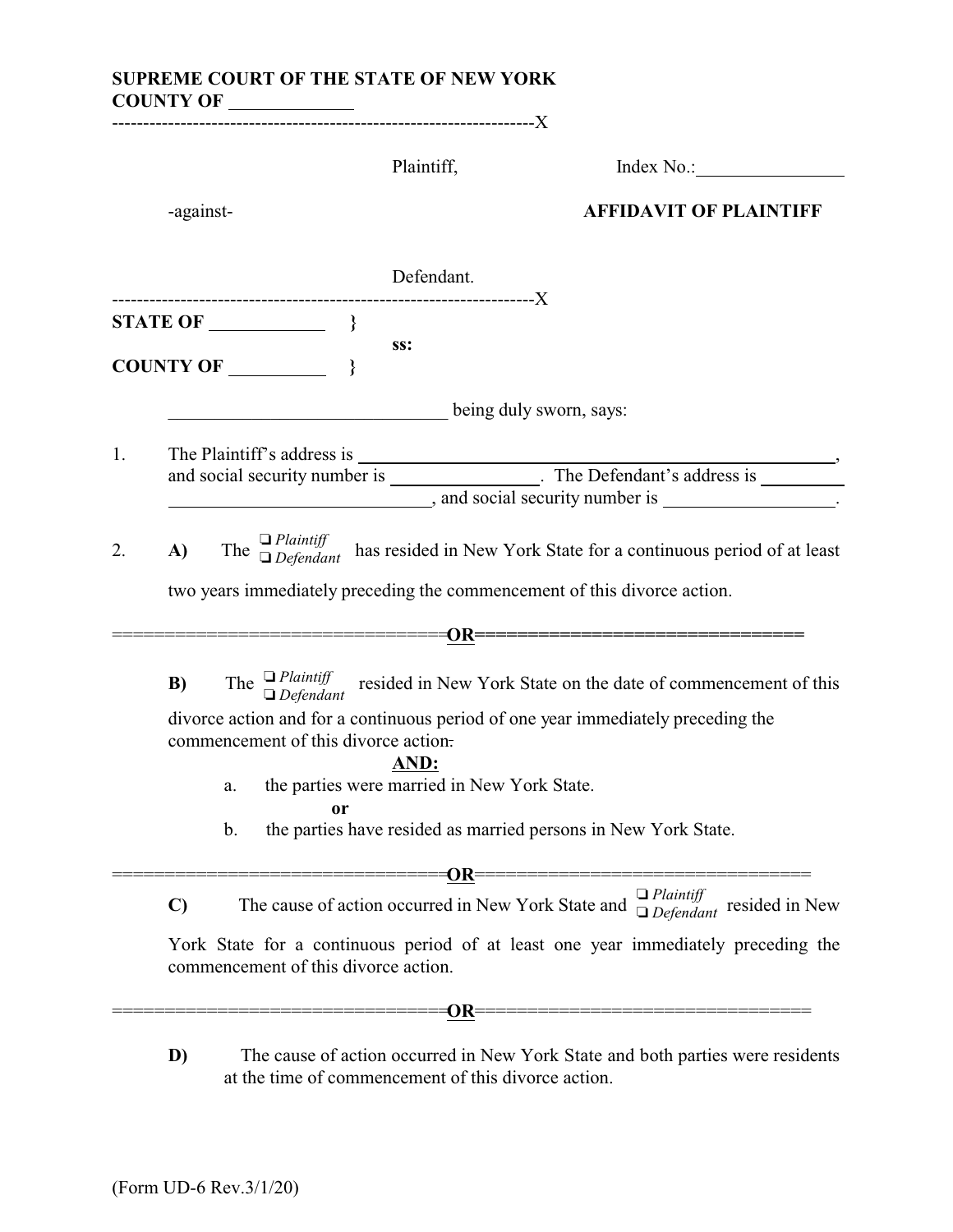3. I married the Defendant on \_\_\_\_\_\_\_\_\_\_\_\_\_\_\_, in the City, Town or Village of \_\_\_\_\_\_\_\_\_\_\_\_\_, County of \_\_\_\_\_\_\_\_\_\_\_\_\_\_\_, State or Country of \_\_\_\_\_\_\_\_\_\_\_\_\_\_\_\_. The marriage was *not* performed by a clergyman, minister or by a leader of the Society for Ethical Culture.

(If the word "not" is deleted, check one of the following below:)

- G *To the best of my knowledge I have taken all steps solely within my power to remove any barrier to the Defendant's remarriage.* **OR**
- $\Box$  *I will take prior to the entry of final judgment all steps solely within my power to the best of my knowledge to remove any barrier to the Defendant's remarriage.* **OR**
- G *The Defendant has waived in writing the requirements of DRL §253 (Barriers to Remarriage*).
	- 4. There is (are) child(ren) of the marriage under the age of 21 (see definition on page 7 of the Instructions)

| Name & Social Security Number | Date of Birth |
|-------------------------------|---------------|
|                               |               |
|                               |               |
|                               |               |

*The present address of each minor child of the marriage under the age of 18* (see definition on page 7 of the Instructions) *and all other places where each child has lived within the last five (5) years is as follows:*

| Child | Present Address                   |
|-------|-----------------------------------|
|       |                                   |
|       |                                   |
| Child | Other Address Within Last 5 years |
|       |                                   |
|       |                                   |

*The name(s) and present address(es) of the person(s) with whom each minor child of the marriage under the age of 18* (see definition on page 7 of the Instructions) *has lived within the last five (5) years is:*

\_\_\_\_\_\_\_\_\_\_\_\_\_\_\_\_\_\_\_ \_\_\_\_\_\_\_\_\_\_\_\_\_\_\_\_\_\_\_\_\_\_\_\_\_\_\_\_\_\_\_\_\_\_\_\_\_\_\_\_\_\_\_\_\_\_\_\_ \_\_\_\_\_\_\_\_\_\_\_\_\_\_\_\_\_\_\_ \_\_\_\_\_\_\_\_\_\_\_\_\_\_\_\_\_\_\_\_\_\_\_\_\_\_\_\_\_\_\_\_\_\_\_\_\_\_\_\_\_\_\_\_\_\_\_\_ \_\_\_\_\_\_\_\_\_\_\_\_\_\_\_\_\_\_\_ \_\_\_\_\_\_\_\_\_\_\_\_\_\_\_\_\_\_\_\_\_\_\_\_\_\_\_\_\_\_\_\_\_\_\_\_\_\_\_\_\_\_\_\_\_\_\_\_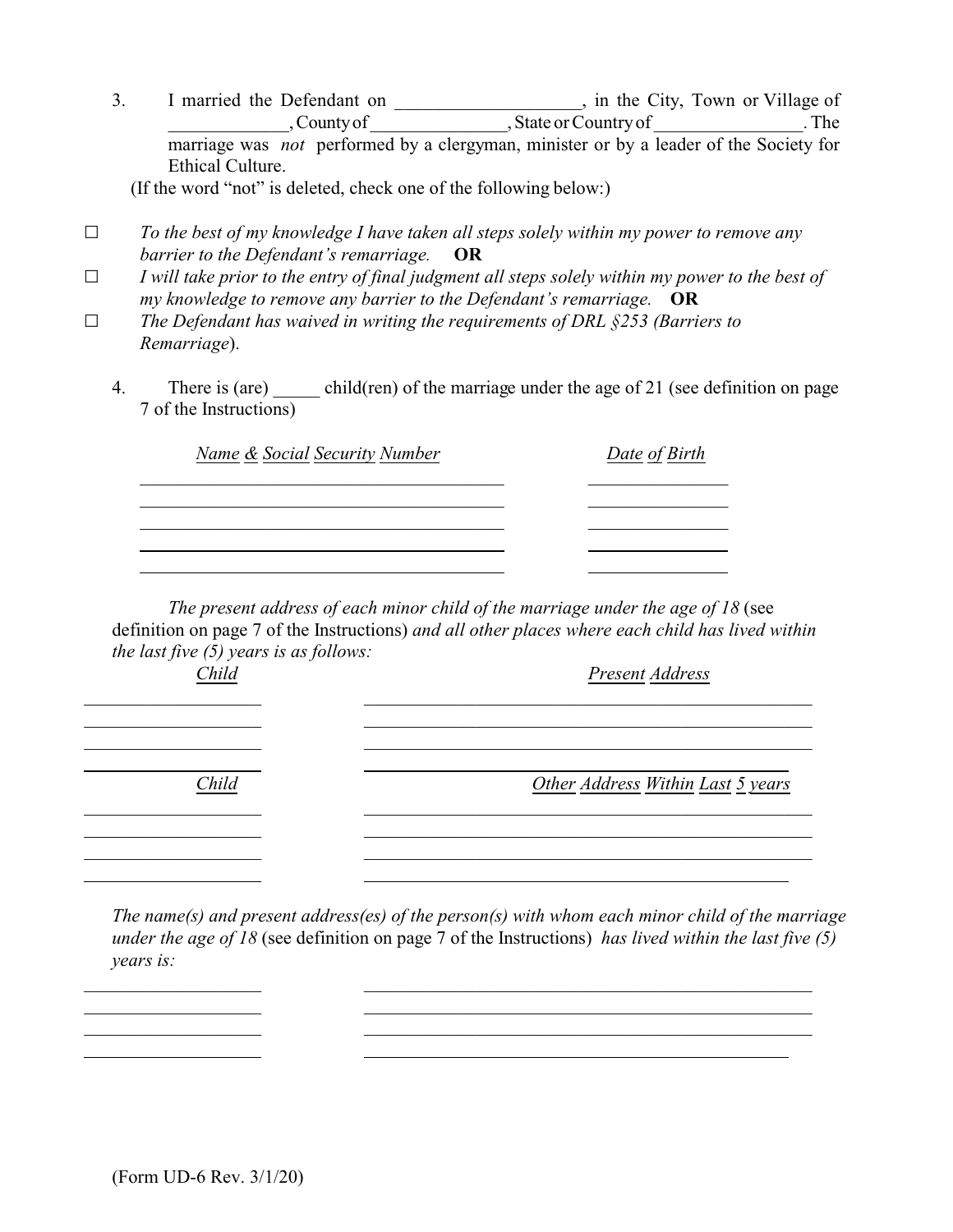I have participated in other litigation concerning the custody of the minor child(ren) of the marriage (see definition on page 7 of the Instructions) in this or another state. Yes  $\Box$  No  $\Box$ 

I have information of a custody proceeding concerning the minor child(ren)*of the marriage* (see definition on page 7 of the Instructions) pending in a court of this or another state. Yes  $\Box$  No  $\Box$ 

I know of a person who is not a party to this proceeding who has physical custody of the minor child(ren) *of the marriage* (see definition on page 7 of the Instructions) or claims to have custody or visitation rights with respect to such child(ren). Yes  $\Box$  No  $\Box$ 

The parties are covered by the following group health plans:

| <b>Plaintiff</b>              | <b>Defendant</b>                                          |  |
|-------------------------------|-----------------------------------------------------------|--|
| Group Health Plan:            | Group Health Plan:                                        |  |
| Address:                      | Address:                                                  |  |
| <b>Identification Number:</b> | <b>Identification Number:</b>                             |  |
| Plan Administrator:           | Plan Administrator:                                       |  |
| Type of Coverage:             | Type of Coverage:                                         |  |
|                               | <b>OR</b>                                                 |  |
| $\Box$ Mer Ann Herther        | $\Box$ . Note that the intermediate constitution is about |  |

 $\Box$  Not Applicable.  $\Box$  No health plans are available to the parties through their employment

5. The grounds for dissolution of the marriage are as follows:

# **Cruel and Inhuman Treatment (DRL §170(1)):**

 $\Box$  At the following times Defendant committed the following act(s) which endangered the Plaintiff's physical or mental well being and rendered it unsafe or improper for Plaintiff to continue to reside with Defendant.

(State the facts that demonstrate cruel and inhuman conduct giving dates, places and specific acts. Conduct may include physical, verbal, sexual or emotional behavior.)

**(Attach an additional sheet, if necessary)**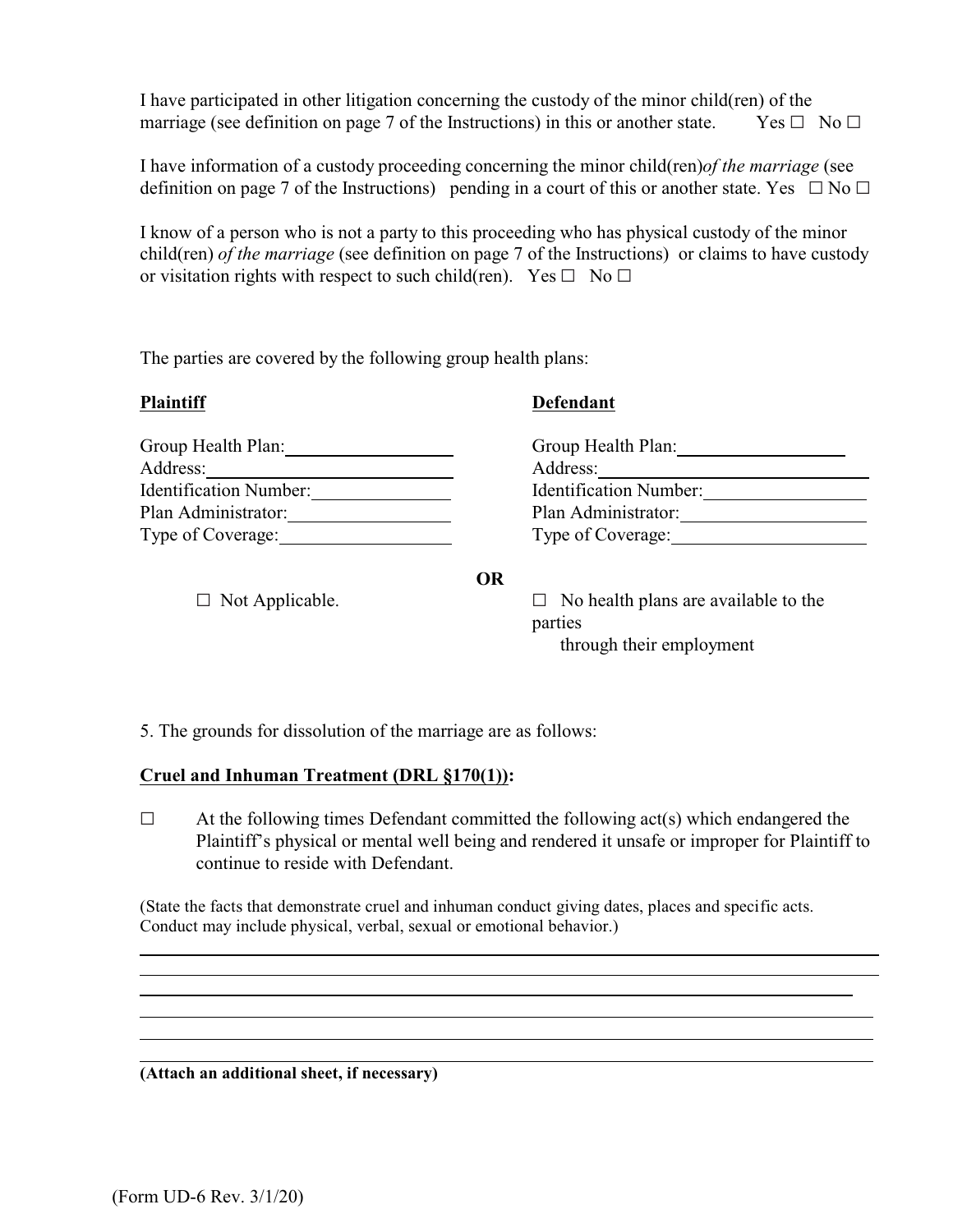## **Abandonment (DRL 170(2):**

- $\Box$  That commencing on or about , and continuing for a period of more than one (1) year immediately prior to commencement of this action, the Defendant left the marital residence of the parties located at  $\qquad \qquad$ , and did not return. Such absence was without cause or justification, and was without Plaintiff's consent.
- $\Box$  That commencing on or about  $\Box$ , and continuing for a period of more than one (1) year immediately prior to commencement of this action, the Defendant refused to have sexual relations with the Plaintiff despite Plaintiff's repeated requests to resume such relations. Defendant does not suffer from any disability which would prevent *her / him* from engaging in such sexual relations with Plaintiff. The refusal to engage in sexual relations was without good cause or justification and occurred at the marital residence located at

.

 $\Box$  That commencing on or about the  $\Box$  and continuing for a period of more than one (1) year immediately prior to commencement of this action, the Defendant willfully and without cause or justification abandoned the Plaintiff, who had been a faithful and dutiful spouse, by depriving Plaintiff of access to the marital residence located at

. This deprivation of access was without the consent of the Plaintiff and continued for a period of greater than one year.

# **Confinement to Prison (DRL §170(3)):**

 $\Box$  That after the marriage of Plaintiff and Defendant, Defendant was confined in prison for a period of three or more consecutive years, to wit: that Defendant is/was confined in

prison on the  *Name of correctional facility* day of equal confined until the confined until the day of  *Month Year*  $\Box$ day of \_\_\_\_\_\_\_\_\_\_\_\_\_\_\_\_\_\_; **OR**  $\Box$  remains confined to this date.  *Month Year*

# **Adultery (DRL §170(4)):**

G That on the\_\_\_ day of\_\_\_\_\_\_\_\_\_\_\_,\_\_\_\_, at \_\_\_\_\_\_\_\_\_\_\_\_\_\_\_\_\_\_\_\_\_\_\_\_\_\_\_\_\_\_ *Month Year Lo cation*

the Defendant voluntarily committed of an act of sexual or deviate sexual intercourse with a person other than the Plaintiff after the marriage of Plaintiff and Defendant.

# **Living Separate and Apart Pursuant to a Separation Decree or Judgment of Separation(DRL §170(5)):**

 $\Box$  (a) That the  $\Box$  Court,  $\Box$  County,  $\Box$  (Country or State) rendered a decree or judgment of separation on \_\_\_\_\_\_\_\_\_\_\_\_\_\_\_\_\_\_\_\_\_ under Index Number: ; and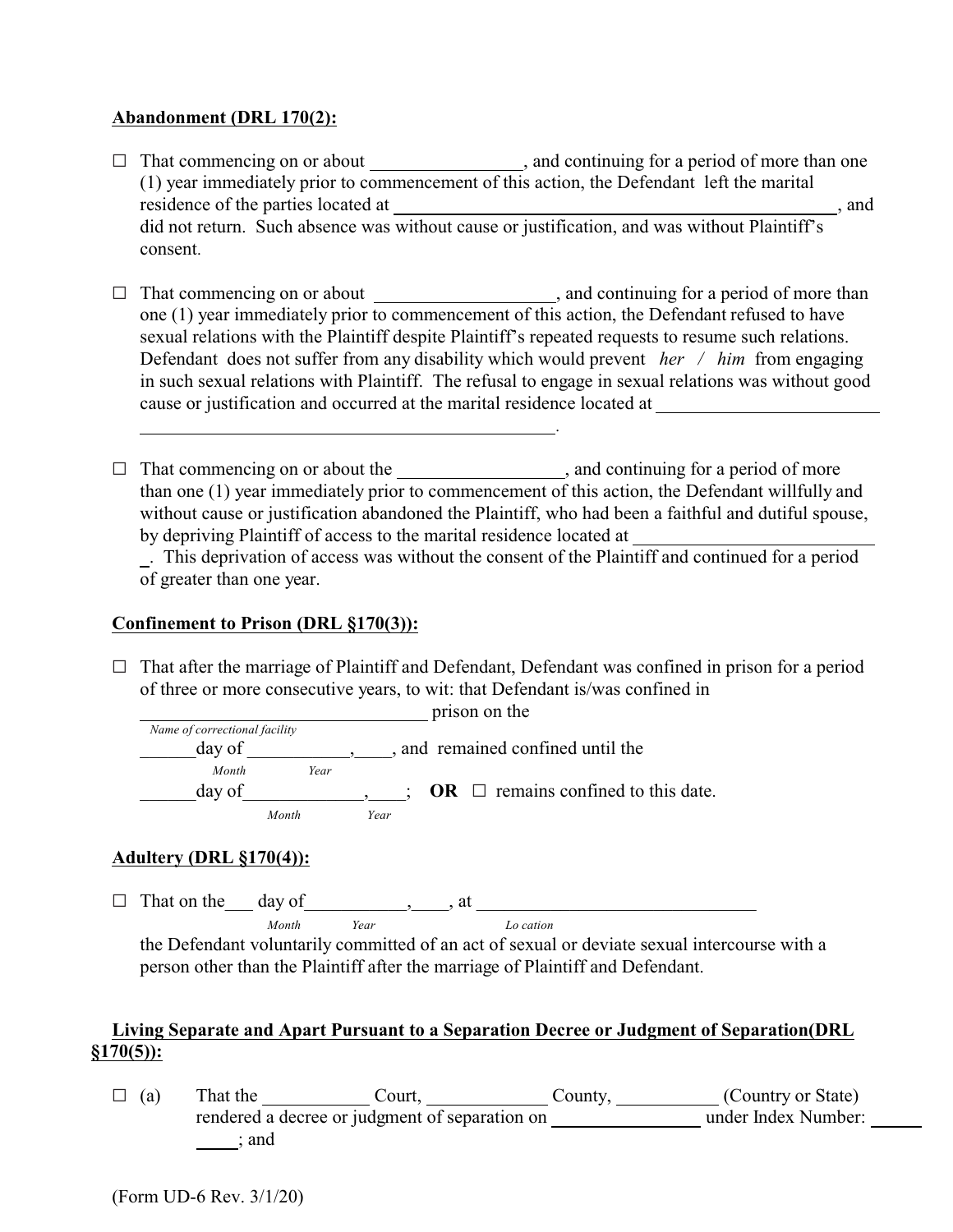- (b) that the parties have lived separate and apart for a period of one year or longer after the granting of such decree; and
- (c) that the Plaintiff has substantially complied with all the terms and conditions of such decree or judgment.

## **Living Separate and Apart Pursuant to a Separation Agreement (DRL §170(6)):**

- $\Box$  (a) That the Plaintiff and Defendant entered into a written agreement of separation, which they subscribed and acknowledged on , in the form required to entitle a deed to be recorded; and
	- (b) that the *agreement / memorandum of said agreement* was filed on in the Office of the Clerk of the County of , wherein *Plaintiff / Defendant* resided; and
	- (c) that the parties have lived separate and apart for a period of one year or longer after the execution of said agreement; and
	- (d) that the Plaintiffhas substantially complied with all terms and conditions of such agreement.

# **Irretrievable Breakdown in Relationship for at Least Six Months (DRL §170(7)):**

 $\Box$  That the relationship between Plaintiff and Defendant has broken down irretrievably for a period of at least six months.

6a.

In addition to the dissolution of the marriage, I am seeking the following ancillary relief: The nature of any ancillary or additional relief requested (see p.19 of Instructions) is:

 $\Box$  Additional page describing ancillary relief requested is attached;

 $\Box$  Marital property to be distributed pursuant to separation agreement/stipulation;

\_\_\_\_\_\_\_\_\_\_\_\_\_\_\_\_\_\_\_\_\_\_\_\_\_\_\_\_\_\_\_\_\_\_\_\_\_\_\_\_\_\_\_\_\_\_\_\_\_\_\_\_\_\_\_\_\_\_\_\_\_\_\_\_

 $\Box$  I waive distribution of Marital property;

For divorces commenced on or after  $1/25/16$  only:  $\Box$  *I am not seeking maintenance as payee as described in the Notice of Guideline Maintenance (the "Notice") other than what was already agreed to in a written agreement/stipulation*  $: \text{OR} \square$  *I seek maintenance as payee, as described in the Notice.* 

 $\Box$  **NONE**- I am not requesting any ancillary relief;

**AND** any other relief the court deems fit and proper

6b. If DRL §170 subd. (7) is the ground alleged, then Plaintiff hereby affirms, by checking the Box A, B, or C or D below **(NOTE: BOX A, B, C or D below must be checked if DRL 170(7) is the ground alleged),** that the following statement is true:

All economic issues of equitable distribution of marital property, the payment or waiver of spousal support, the payment of child support, the payment of counsel and experts' fees and expenses as well as the custody and visitation with the minor children of the marriage:

 $\Box$  A. have been resolved by the parties and are to be incorporated into the Judgment of Divorce.

by oral settlement/ stipulation on the record; or

by written Settlement/ Separation Agreement

 $\Box$  B. will be determined by the Court and are to be Incorporated into the Judgment of Divorce.

 $\Box$  C. were determined by Family Court order (custody and visitation or child support and/ or spousal support issues only) which will be continued.

 $\square$  D. are not to be incorporated into the Judgment of Divorce, since neither party to the divorce has contested any such issues.

(Form UD-6 Rev. 3/1/20)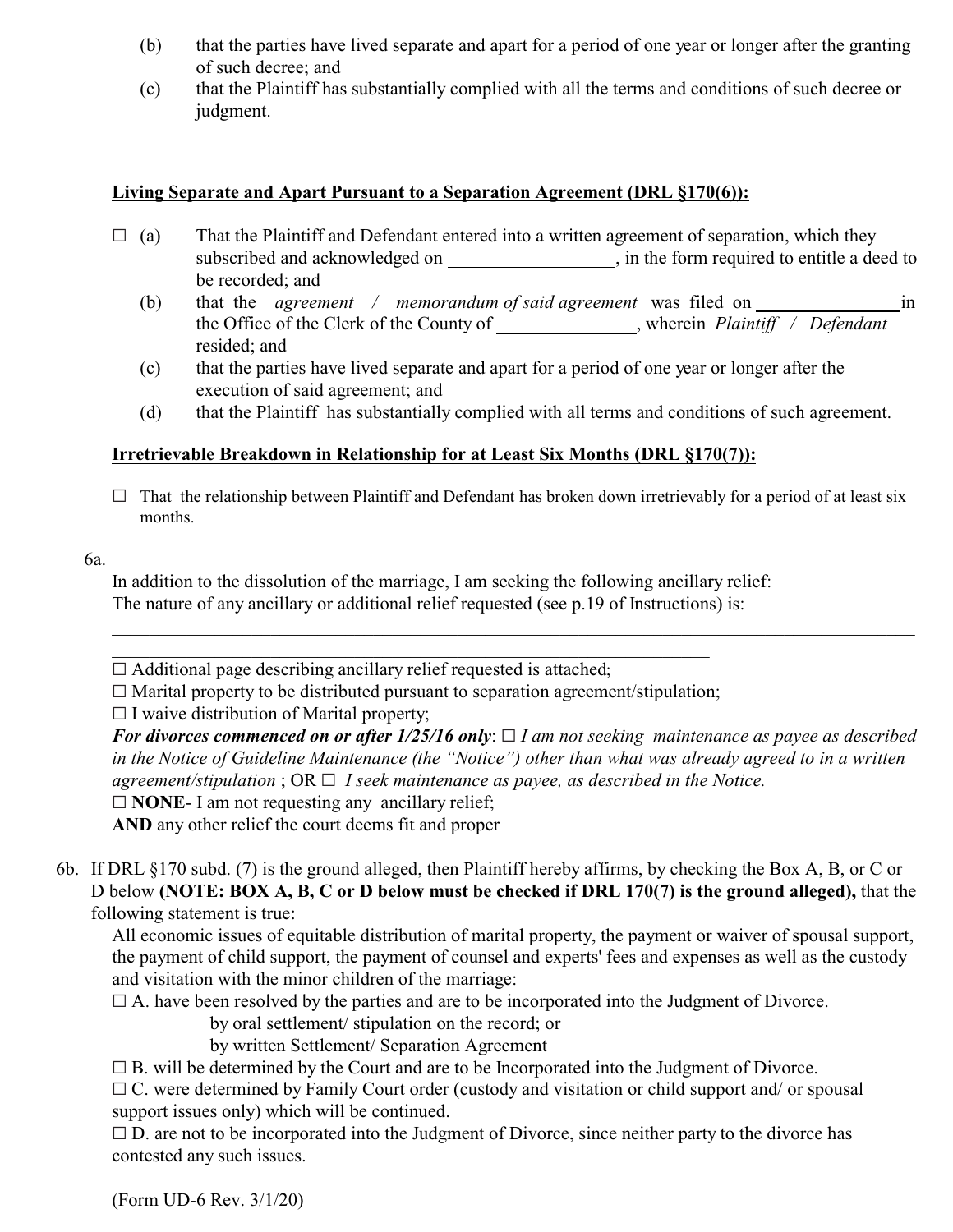rights under the New York State 7.  $\Box$  The Defendant **is** in the military service and  $\Box$  *has* not waived  $\Box$  *his her* Soldiers' and Sailors' Civil Relief Act.

 $\Box$  Defendant is not in the active military service of this state, or any other state or this nation.

================================**OR**================================

 $\Box$  I know this because: *he/she* admitted it to *me / the process server* on

 $\Box$  I have submitted with these papers an *investigator's affidavit / Defendant's affidavit* which states that Defendant is not in the active military service of this state, or any other state or this nation.

- *17* 8. I am *not* receiving Public Assistance. To my knowledge the Defendant is *not* receiving Public Assistance.
- *18* 9. No other matrimonial action is pending in this court or in any other court, and the marriage has not been terminated by any decree of any court of competent jurisdiction.
- *19* 10*. Annexed to the "Affidavit of Service" of Summons and Complaint / Summons With Notice is a photograph. It is a fair and accurate representation of the Defendant.*

11.  $\Box$  I am the  $\Box$  custodial parent  $\Box$  the non-custodial parent of the unemancipated child(*ren*) of the marriage (see definition on page 7 of the Instructions) entitled to receive child support pursuant to DRL §236(B)(7)(b),

## **AND**

 $\Box$  (1) I request child support services through the Support Collection Unit which would authorize collection of the support obligation by the immediate issuance of an income execution for support enforcement.

### **OR**

 $\Box$  (2) I am in receipt of such services through the Support Collection Unit.

### **OR**

 $\Box$  (3) I have applied for such services through the Support Collection Unit.

## **OR**

 $\Box$  (4) I am aware of but decline such services through the Support Collection Unit at this time. I am aware that an income deduction order (also known as an Income Withholding Order/Notice for Support) may be issued pursuant to CPLR §5242(c) without other child support enforcement services and that payment of an administrative fee may be required.